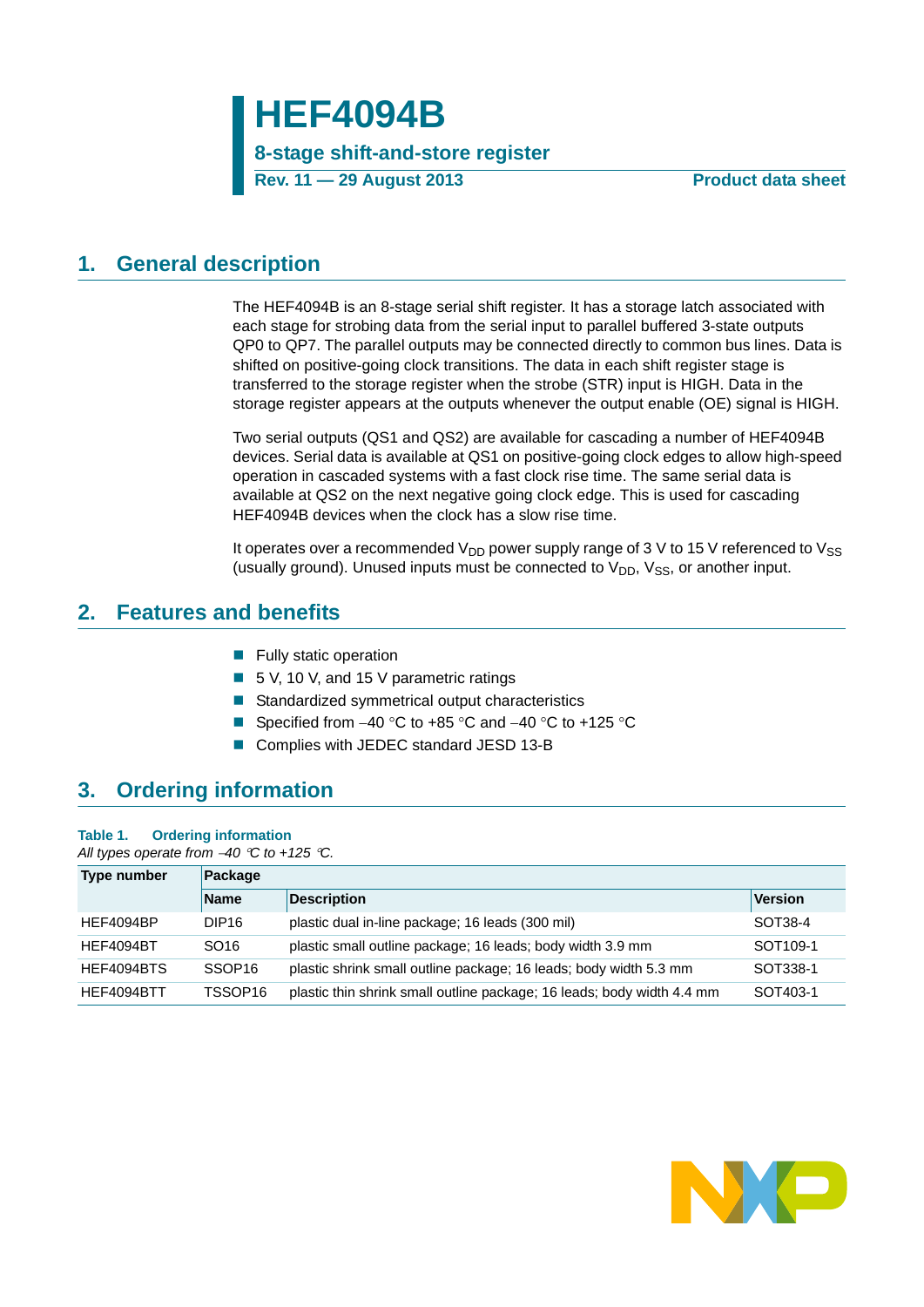**8-stage shift-and-store register**

## <span id="page-1-0"></span>**4. Functional diagram**



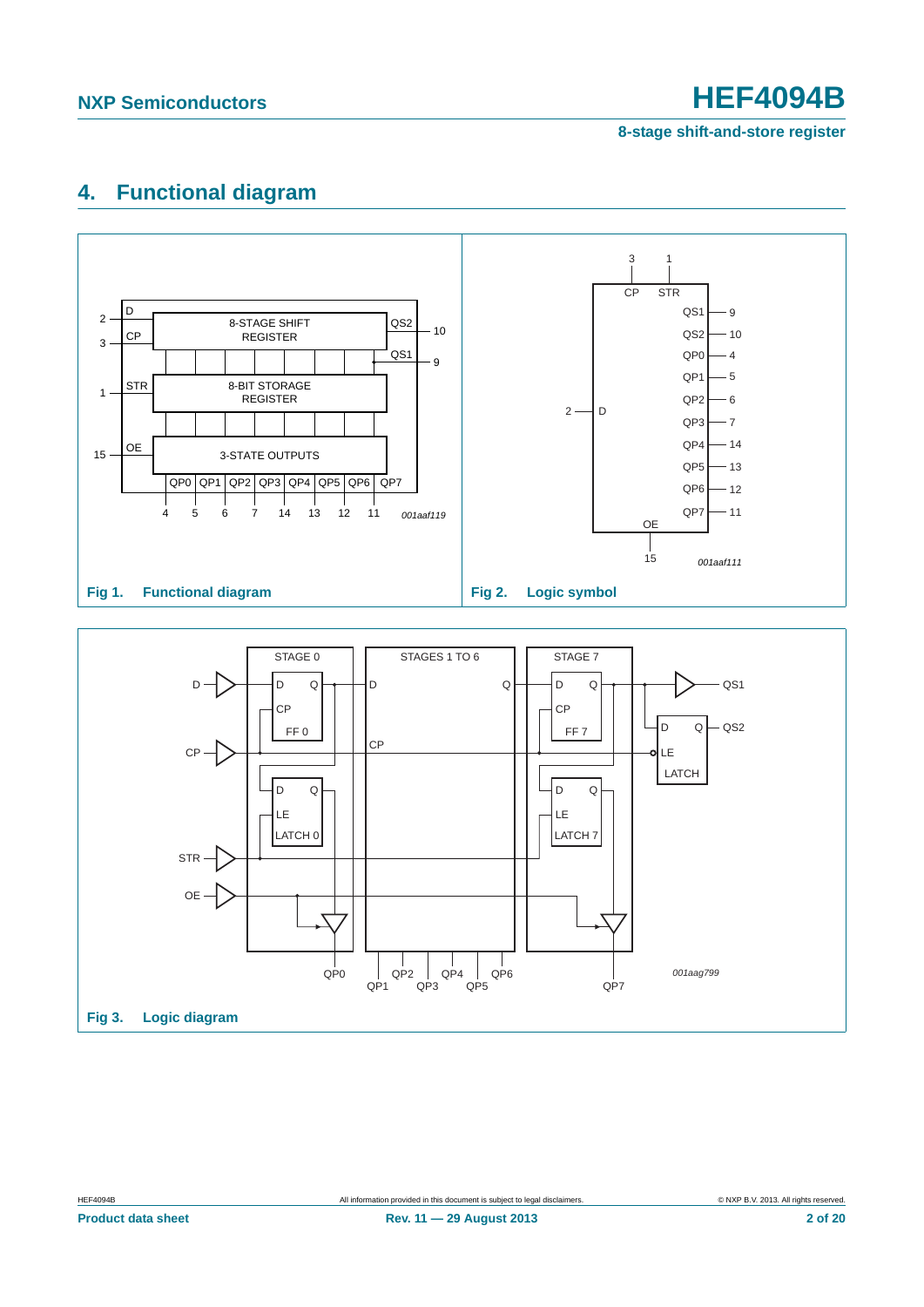## <span id="page-2-0"></span>**5. Pinning information**

## **5.1 Pinning**

<span id="page-2-1"></span>

## **5.2 Pin description**

<span id="page-2-2"></span>

| Table 2.        | <b>Pin description</b>     |                       |
|-----------------|----------------------------|-----------------------|
| Symbol          | Pin                        | <b>Description</b>    |
| <b>STR</b>      | $\mathbf{1}$               | strobe input          |
| D               | 2                          | data input            |
| <b>CP</b>       | 3                          | clock input           |
| QP0 to QP7      | 4, 5, 6, 7, 14, 13, 12, 11 | parallel output       |
| $V_{SS}$        | 8                          | ground supply voltage |
| QS1             | 9                          | serial output         |
| QS <sub>2</sub> | 10                         | serial output         |
| <b>OE</b>       | 15                         | output enable input   |
| V <sub>DD</sub> | 16                         | supply voltage        |

### **Product data sheet Rev. 11 — 29 August 2013 3 of 20**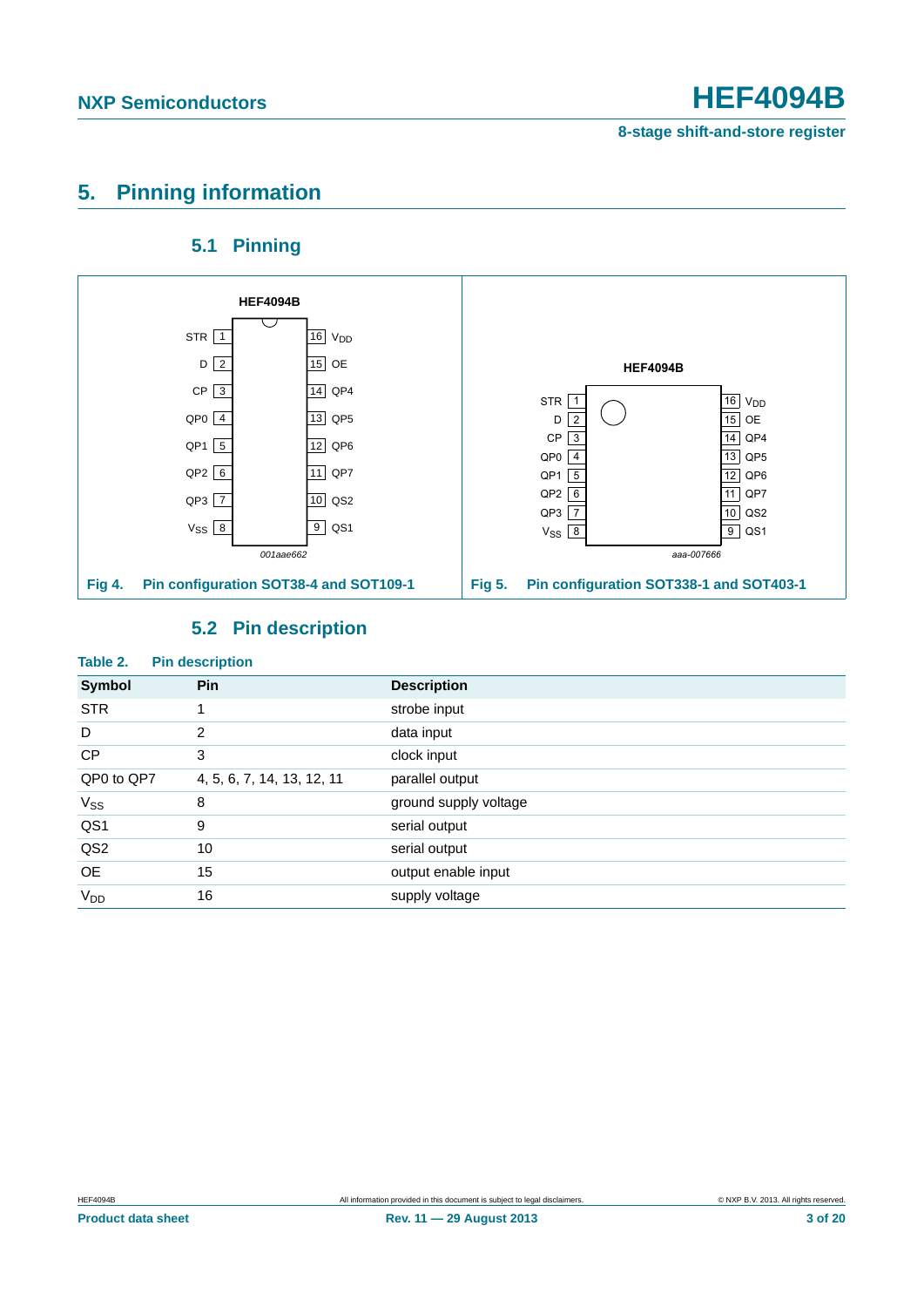## <span id="page-3-1"></span>**6. Functional description**

### Table 3. Function table<sup>[1]</sup>

| <b>Inputs</b> |           |            |   | <b>Parallel outputs</b> |           | <b>Serial outputs</b> |                 |
|---------------|-----------|------------|---|-------------------------|-----------|-----------------------|-----------------|
| CP            | <b>OE</b> | <b>STR</b> | D | QP <sub>0</sub>         | QPn       | QS1                   | QS <sub>2</sub> |
| ᠰ             |           | Χ          | Χ | 7                       | 7         | Q6S                   | NC.             |
| ◡             |           | Χ          | X | Z                       | 7         | <b>NC</b>             | Q7S             |
| ∧             | н         |            | X | NC.                     | <b>NC</b> | Q6S                   | NC.             |
| ᠰ             | H         | н          |   |                         | $QPn-1$   | Q6S                   | NC.             |
| ∧             | Н         | н          | Н | H                       | $QPn-1$   | Q6S                   | NC.             |
| ◡             | Н         | н          | H | <b>NC</b>               | <b>NC</b> | <b>NC</b>             | Q7S             |

<span id="page-3-0"></span>[1] At the positive clock edge, the information in the 7th register stage is transferred to the 8th register stage and the QSn outputs.

 $H = HIGH$  voltage level;  $L = LOW$  voltage level;  $X = don't$  care;

 $\uparrow$  = positive-going transition;  $\downarrow$  = negative-going transition;

 $Z = HIGH$ -impedance OFF-state; NC = no change;

Q6S = the data in register stage 6 before the LOW to HIGH clock transition;

Q7S = the data in register stage 7 before the HIGH to LOW clock transition.

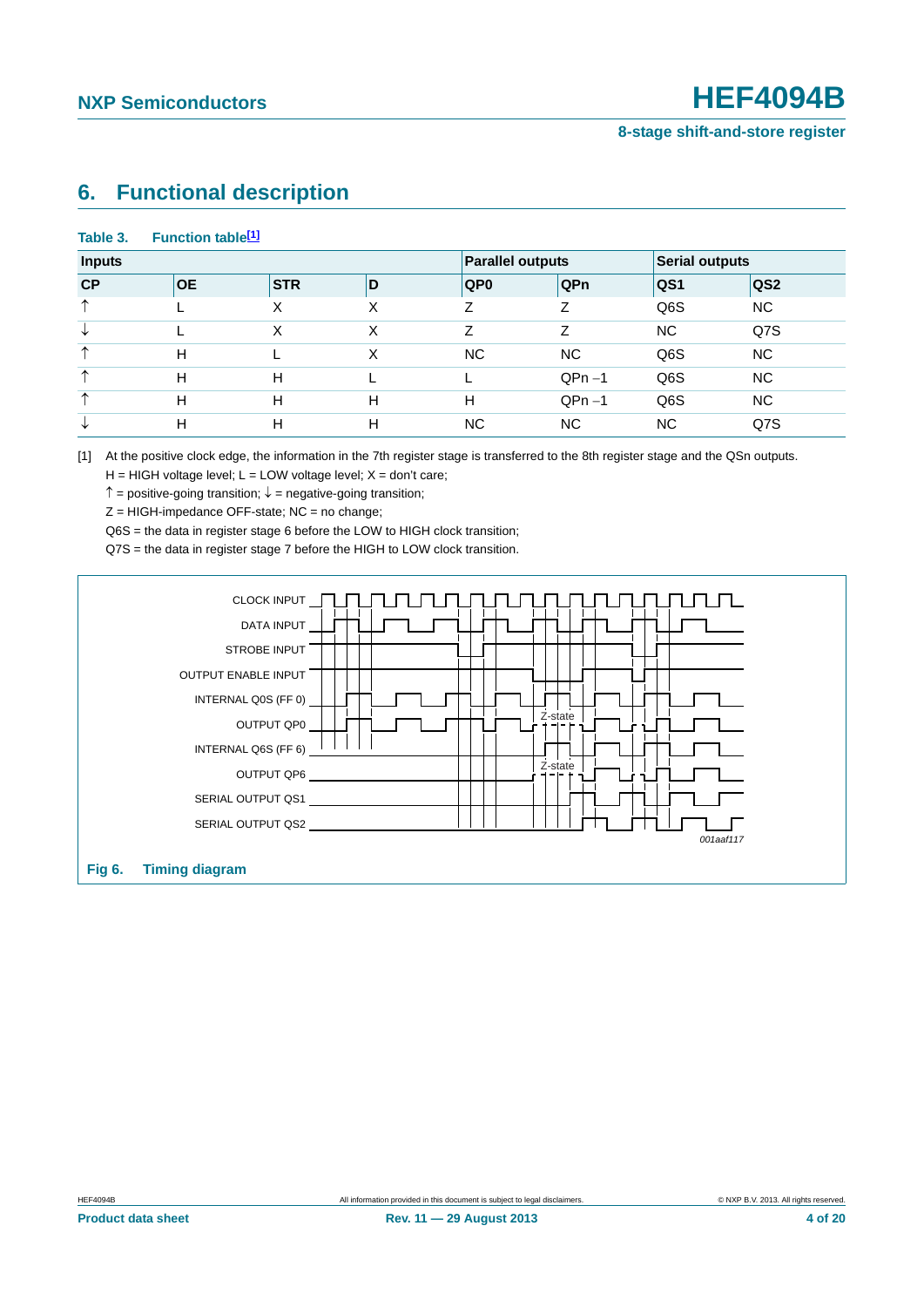## <span id="page-4-3"></span>**7. Limiting values**

### <span id="page-4-2"></span>**Table 4. Limiting values**

*In accordance with the Absolute Maximum Rating System (IEC 60134). Voltages are referenced to V<sub>SS</sub> = 0 V (ground).* 

| Symbol                 | <b>Parameter</b>        | <b>Conditions</b>                                          | <b>Min</b>               | <b>Max</b>     | <b>Unit</b> |
|------------------------|-------------------------|------------------------------------------------------------|--------------------------|----------------|-------------|
| <b>V<sub>DD</sub></b>  | supply voltage          |                                                            | $-0.5$                   | $+18$          | V           |
| <sup>I</sup> IK        | input clamping current  | $V_1 < -0.5$ V or $V_1 > V_{DD} + 0.5$ V                   | $\overline{\phantom{0}}$ | ±10            | mA          |
| $V_{1}$                | input voltage           |                                                            | $-0.5$                   | $V_{DD} + 0.5$ | V           |
| $I_{OK}$               | output clamping current | $V_{\rm O}$ < -0.5 V or $V_{\rm O}$ > $V_{\rm DD}$ + 0.5 V |                          | ±10            | mA          |
| I <sub>VO</sub>        | input/output current    |                                                            |                          | ±10            | mA          |
| <b>I</b> <sub>DD</sub> | supply current          |                                                            |                          | 50             | mA          |
| $T_{\text{stg}}$       | storage temperature     |                                                            | $-65$                    | $+150$         | $^{\circ}C$ |
| $T_{amb}$              | ambient temperature     |                                                            | $-40$                    | $+125$         | $^{\circ}C$ |
| $P_{\text{tot}}$       | total power dissipation | DIP <sub>16</sub>                                          | $\boxed{1}$ -            | 750            | mW          |
|                        |                         | SO16, SSOP16 and TSSOP16                                   | $\boxed{2}$ -            | 500            | mW          |
| P                      | power dissipation       | per output                                                 |                          | 100            | mW          |

<span id="page-4-0"></span>[1] For DIP16 packages: above  $T_{amb} = 70 °C$ ,  $P_{tot}$  derates linearly with 12 mW/K.

<span id="page-4-1"></span>[2] For SO16 package:  $P_{tot}$  derates linearly with 8 mW/K above 70 °C.

For (T)SSOP16 package: P<sub>tot</sub> derates linearly with 5.5 mW/K above 60 °C.

## <span id="page-4-4"></span>**8. Recommended operating conditions**

### **Table 5. Recommended operating conditions**

| <b>Symbol</b>       | <b>Parameter</b>                    | <b>Conditions</b> | Min            | <b>Typ</b>               | <b>Max</b>      | Unit      |
|---------------------|-------------------------------------|-------------------|----------------|--------------------------|-----------------|-----------|
| V <sub>DD</sub>     | supply voltage                      |                   | 3              | $\overline{\phantom{a}}$ | 15              | V         |
| $V_{I}$             | input voltage                       |                   | 0              | $\overline{\phantom{a}}$ | V <sub>DD</sub> | V         |
| $T_{amb}$           | ambient temperature                 | in free air       | $-40$          | $\overline{\phantom{a}}$ | $+125$          | °C        |
| $\Delta t/\Delta V$ | input transition rise and fall rate | $V_{DD} = 5 V$    | ٠              | $\overline{\phantom{a}}$ | 3.75            | $\mu$ s/V |
|                     |                                     | $V_{DD} = 10 V$   | $\blacksquare$ | $\overline{\phantom{a}}$ | 0.5             | $\mu$ s/V |
|                     |                                     | $V_{DD} = 15 V$   | ٠              | $\overline{\phantom{a}}$ | 0.08            | $\mu$ s/V |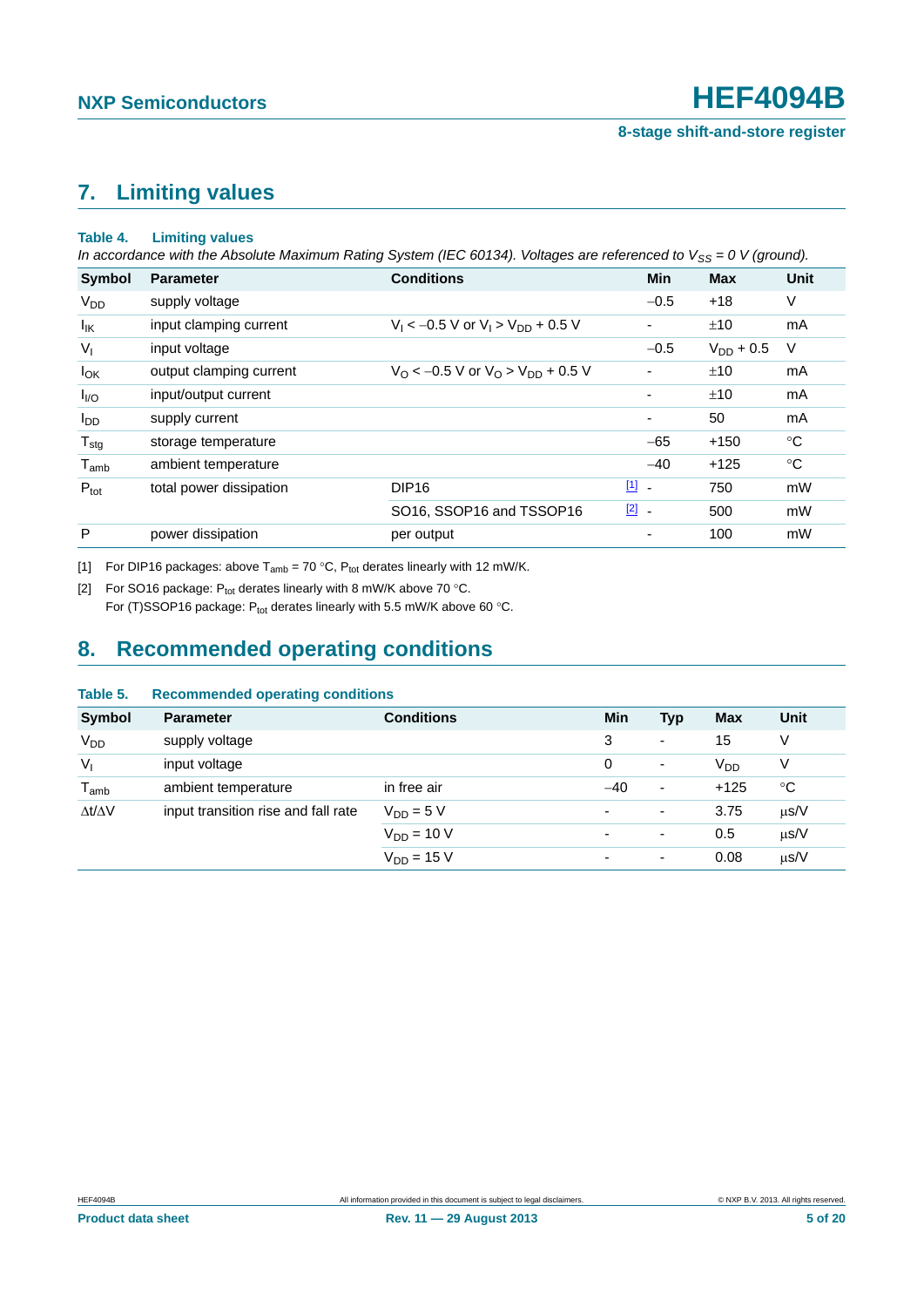## <span id="page-5-1"></span>**9. Static characteristics**

### <span id="page-5-0"></span>**Table 6. Static characteristics**

 $V_{SS} = 0$  *V;*  $V_I = V_{SS}$  or  $V_{DD}$ ; unless otherwise specified.

| • აა                  | Symbol Parameter            | <b>Conditions</b>                        | <b>V<sub>DD</sub></b> | $T_{amb} = -40 °C$       |                          | $T_{amb} = +25 °C$       |                          | $T_{amb} = +85 °C$           |                          | $T_{amb}$ = +125 °C          |                | Unit    |
|-----------------------|-----------------------------|------------------------------------------|-----------------------|--------------------------|--------------------------|--------------------------|--------------------------|------------------------------|--------------------------|------------------------------|----------------|---------|
|                       |                             |                                          |                       | Min                      | <b>Max</b>               | Min                      | <b>Max</b>               | Min                          | <b>Max</b>               | Min                          | <b>Max</b>     |         |
| V <sub>IH</sub>       | <b>HIGH-level</b>           | $ I_{\text{O}} $ < 1 $\mu$ A             | 5 V                   | 3.5                      |                          | 3.5                      |                          | 3.5                          |                          | 3.5                          | ÷,             | $\vee$  |
|                       | input voltage               |                                          | 10 V                  | 7.0                      | $\blacksquare$           | 7.0                      | $\overline{\phantom{a}}$ | 7.0                          | $\blacksquare$           | 7.0                          | $\blacksquare$ | $\vee$  |
|                       |                             |                                          | 15 V                  | 11.0                     | $\blacksquare$           | 11.0                     | $\overline{\phantom{a}}$ | 11.0                         | $\frac{1}{2}$            | 11.0                         | ä,             | $\vee$  |
| $V_{IL}$              | LOW-level                   | $ I_O  < 1 \mu A$                        | 5 V                   | $\blacksquare$           | 1.5                      | $\blacksquare$           | 1.5                      | $\blacksquare$               | 1.5                      | $\blacksquare$               | 1.5            | $\vee$  |
|                       | input voltage               |                                          | 10 V                  | $\overline{\phantom{a}}$ | 3.0                      | $\blacksquare$           | 3.0                      | $\blacksquare$               | 3.0                      | $\blacksquare$               | 3.0            | $\vee$  |
|                       |                             |                                          | 15 V                  | ä,                       | 4.0                      | $\blacksquare$           | 4.0                      | ÷,                           | 4.0                      | $\overline{\phantom{a}}$     | 4.0            | $\vee$  |
| <b>V<sub>OH</sub></b> | HIGH-level                  | $ I_O  < 1 \mu A$                        | 5 V                   | 4.95                     | $\Box$                   | 4.95                     | $\blacksquare$           | 4.95                         | ä,                       | 4.95                         | $\overline{a}$ | $\vee$  |
|                       | output voltage              |                                          | 10 V                  | 9.95                     | $\blacksquare$           | 9.95                     | $\blacksquare$           | 9.95                         | ÷,                       | 9.95                         | ÷,             | $\vee$  |
|                       |                             |                                          | 15 V                  | 14.95                    | $\Box$                   | 14.95                    | $\overline{\phantom{a}}$ | 14.95                        | ÷.                       | 14.95                        | $\overline{a}$ | $\vee$  |
| $V_{OL}$              | LOW-level                   | $ I_O  < 1 \mu A$                        | 5 V                   | $\blacksquare$           | 0.05                     | $\blacksquare$           | 0.05                     | $\blacksquare$               | 0.05                     | $\qquad \qquad \blacksquare$ | 0.05           | $\vee$  |
| output voltage        |                             |                                          | 10 V                  | $\blacksquare$           | 0.05                     | $\blacksquare$           | 0.05                     | $\blacksquare$               | 0.05                     | $\frac{1}{2}$                | 0.05           | $\vee$  |
|                       |                             |                                          | 15 V                  | ÷,                       | 0.05                     | $\blacksquare$           | 0.05                     | $\overline{\phantom{0}}$     | 0.05                     | $\overline{\phantom{a}}$     | 0.05           | $\vee$  |
| I <sub>OH</sub>       | <b>HIGH-level</b>           | $V_{O} = 2.5 V$                          | 5 V                   | $\blacksquare$           | $-1.7$                   | $\blacksquare$           | $-1.4$                   | $\blacksquare$               | $-1.1$                   | $\blacksquare$               | $-1.1$         | mA      |
|                       | output current              | $V_O = 4.6 V$                            | 5 V                   | $\blacksquare$           | $-0.64$                  | $\overline{\phantom{a}}$ | $-0.5$                   | $\overline{\phantom{0}}$     | $-0.36$                  | $\qquad \qquad \blacksquare$ | $-0.36$        | mA      |
|                       |                             | $V_O = 9.5 V$                            | 10 V                  | $\blacksquare$           | $-1.6$                   | $\blacksquare$           | $-1.3$                   | $\blacksquare$               | $-0.9$                   | $\blacksquare$               | $-0.9$         | mA      |
|                       |                             | $V_{O}$ = 13.5 V                         | 15 V                  | $\frac{1}{2}$            | $-4.2$                   | $\overline{\phantom{a}}$ | $-3.4$                   | ÷,                           | $-2.4$                   | $\blacksquare$               | $-2.4$         | mA      |
| $I_{OL}$              | LOW-level                   | $V_O = 0.4 V$                            | 5 V                   | 0.64                     | $\blacksquare$           | 0.5                      | $\overline{\phantom{a}}$ | 0.36                         | $\blacksquare$           | 0.36                         | $\blacksquare$ | mA      |
|                       | output current              | $V_O = 0.5 V$                            | 10 V                  | 1.6                      | $\blacksquare$           | 1.3                      | $\overline{\phantom{a}}$ | 0.9                          | $\overline{\phantom{a}}$ | 0.9                          | $\blacksquare$ | mA      |
|                       |                             | $V_{\Omega} = 1.5 V$                     | 15 V                  | 4.2                      | $\overline{\phantom{a}}$ | 3.4                      | $\blacksquare$           | 2.4                          | $\blacksquare$           | 2.4                          | $\blacksquare$ | mA      |
| $I_{OZ}$              | OFF-state<br>output current | QPn output<br>is HIGH;<br>$V_{O} = 15 V$ | 15 V                  | ä,                       | 0.4                      | ä,                       | 0.4                      | $\overline{\phantom{a}}$     | 12                       | $\qquad \qquad \blacksquare$ | 12             | $\mu$ A |
| $\mathsf{I}_1$        | input leakage<br>current    |                                          | 15 V                  | $\overline{\phantom{a}}$ | ±0.1                     | $\frac{1}{2}$            | ±0.1                     | $\qquad \qquad \blacksquare$ | $\pm 1.0$                | $\overline{\phantom{0}}$     | ±1.0           | μA      |
| $I_{DD}$              | supply current              | all valid input                          | 5 V                   | $\blacksquare$           | 5                        | $\blacksquare$           | $\overline{5}$           | $\overline{\phantom{0}}$     | 150                      | $\frac{1}{2}$                | 150            | μA      |
|                       |                             | combinations;                            | 10 V                  | ÷,                       | 10                       | ä,                       | 10                       | $\frac{1}{2}$                | 300                      | $\blacksquare$               | 300            | $\mu$ A |
|                       |                             | $I_{O} = 0 A$                            | 15 V                  | ÷,                       | $20\,$                   | $\blacksquare$           | 20                       | ÷                            | 600                      | $\qquad \qquad \blacksquare$ | 600            | μA      |
| C <sub>1</sub>        | input<br>capacitance        |                                          |                       |                          | $\blacksquare$           | ä,                       | 7.5                      | ä,                           |                          |                              |                | pF      |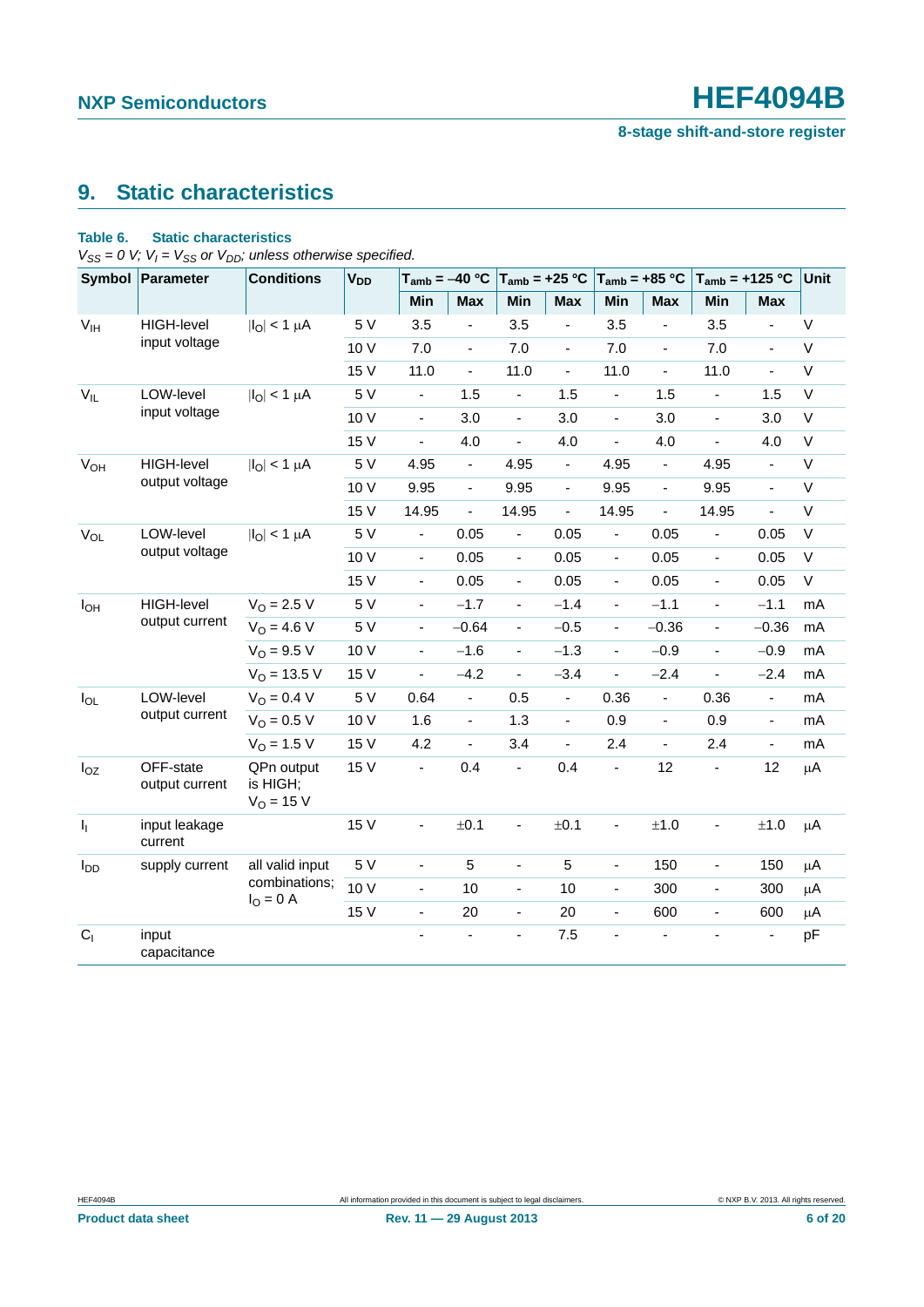## <span id="page-6-0"></span>**10. Dynamic characteristics**

### **Table 7. Dynamic characteristics**

*VSS = 0 V; Tamb = 25 C; for test circuit see [Figure 11](#page-10-0); unless otherwise specified.*

| <b>Symbol</b>                                         | <b>Parameter</b>   | <b>Conditions</b>          | <b>V<sub>DD</sub></b>                 | <b>Extrapolation formula</b>                     | Min                          | <b>Typ</b> | <b>Max</b> | Unit |
|-------------------------------------------------------|--------------------|----------------------------|---------------------------------------|--------------------------------------------------|------------------------------|------------|------------|------|
| t <sub>PHL</sub>                                      | <b>HIGH to LOW</b> | CP to QS1;                 | 5 V                                   | $11$ 108 ns + (0.55 ns/pF)C <sub>L</sub>         | $\qquad \qquad \blacksquare$ | 135        | 270        | ns   |
|                                                       | propagation delay  | see Figure 7               | 10 V                                  | 54 ns + (0.23 ns/pF)CL                           | $\overline{\phantom{a}}$     | 65         | 130        | ns   |
|                                                       |                    |                            | 15 V                                  | 42 ns + $(0.16 \text{ ns/pF})C_L$                | $\overline{\phantom{a}}$     | 50         | 100        | ns   |
|                                                       |                    | CP to QS2;                 | 5 V                                   | 78 ns + $(0.55 \text{ ns/pF})C_1$                | $\overline{\phantom{a}}$     | 105        | 210        | ns   |
|                                                       |                    | see Figure 7               | 10 V                                  | 39 ns + (0.23 ns/pF)CL                           | $\overline{\phantom{a}}$     | 50         | 100        | ns   |
|                                                       |                    |                            | 15 V                                  | 32 ns + (0.16 ns/pF)CL                           | $\overline{\phantom{a}}$     | 40         | 80         | ns   |
|                                                       |                    | CP to QPn;                 | 5 V                                   | 138 ns + $(0.55 \text{ ns/pF})C_L$               | $\overline{\phantom{a}}$     | 165        | 330        | ns   |
|                                                       |                    | see Figure 7               | 10 V                                  | 64 ns + $(0.23 \text{ ns/pF})C_L$                | $\overline{\phantom{a}}$     | 75         | 150        | ns   |
|                                                       |                    |                            | 15 V                                  | 47 ns + $(0.16 \text{ ns/pF})C_L$                | $\overline{\phantom{a}}$     | 55         | 110        | ns   |
|                                                       |                    | STR to QPn;                | 5 V                                   | 83 ns + (0.55 ns/pF)CL                           | $\overline{\phantom{a}}$     | 110        | 220        | ns   |
|                                                       |                    | see Figure 8               | 10 V                                  | 39 ns + (0.23 ns/pF)CL                           | $\overline{\phantom{a}}$     | 50         | 100        | ns   |
|                                                       |                    |                            | 15 V                                  | 27 ns + $(0.16 \text{ ns/pF})C_L$                | $\overline{\phantom{a}}$     | 35         | 70         | ns   |
| LOW to HIGH<br>t <sub>PLH</sub><br>propagation delay, | CP to QS1;         | 5 V                        | $\boxed{1}$<br>78 ns + (0.55 ns/pF)CL | $\overline{\phantom{a}}$                         | 105                          | 210        | ns         |      |
|                                                       |                    | see Figure 7               | 10 V                                  | 39 ns + (0.23 ns/pF)CL                           | $\overline{\phantom{a}}$     | 50         | 100        | ns   |
|                                                       |                    |                            | 15 V                                  | 32 ns + $(0.16 \text{ ns/pF})C_L$                | $\overline{\phantom{a}}$     | 40         | 80         | ns   |
|                                                       |                    | CP to QS2;                 | 5 V                                   | 78 ns + $(0.55 \text{ ns/pF})C_L$                | $\overline{\phantom{a}}$     | 105        | 210        | ns   |
|                                                       |                    | see Figure 7               | 10 V                                  | 39 ns + (0.23 ns/pF)CL                           | $\overline{\phantom{a}}$     | 50         | 100        | ns   |
|                                                       |                    |                            | 15 V                                  | 32 ns + (0.16 ns/pF)CL                           | $\overline{\phantom{a}}$     | 40         | 80         | ns   |
|                                                       |                    | CP to QPn;<br>see Figure 7 | 5 V                                   | 123 ns + $(0.55 \text{ ns/pF})C_L$               | $\overline{\phantom{a}}$     | 150        | 300        | ns   |
|                                                       |                    |                            | 10 V                                  | 59 ns + (0.23 ns/pF)CL                           | $\overline{\phantom{a}}$     | 70         | 140        | ns   |
|                                                       |                    |                            | 15 V                                  | 47 ns + $(0.16 \text{ ns/pF})C_L$                | $\overline{\phantom{a}}$     | 55         | 110        | ns   |
|                                                       |                    | STR to QPn;                | 5 V                                   | 73 ns + (0.55 ns/pF)CL                           | $\overline{\phantom{a}}$     | 100        | 200        | ns   |
|                                                       |                    | see Figure 8               | 10 V                                  | 34 ns + (0.23 ns/pF)CL                           | $\overline{\phantom{a}}$     | 45         | 90         | ns   |
|                                                       |                    |                            | 15 V                                  | 27 ns + $(0.16 \text{ ns/pF})C_L$                | $\overline{\phantom{a}}$     | 35         | 70         | ns   |
| $t_t$                                                 | transition time    |                            | 5 V                                   | $\boxed{1}$<br>10 ns + $(1.00 \text{ ns/pF})C_L$ | $\overline{\phantom{a}}$     | 60         | 120        | ns   |
|                                                       |                    |                            | 10 V                                  | 9 ns + $(0.42 \text{ ns/pF})C_L$                 | $\overline{\phantom{a}}$     | 30         | 60         | ns   |
|                                                       |                    |                            | 15 V                                  | 6 ns + $(0.28 \text{ ns/pF})C_1$                 | $\overline{\phantom{a}}$     | 20         | 40         | ns   |
| t <sub>PZH</sub>                                      | OFF-state to HIGH  | OE to QPn;                 | 5 V                                   |                                                  | $\overline{\phantom{a}}$     | 40         | 80         | ns   |
|                                                       | propagation delay  | see Figure 9               | 10 V                                  |                                                  | $\overline{\phantom{a}}$     | 25         | 50         | ns   |
|                                                       |                    |                            | 15 V                                  |                                                  | $\qquad \qquad \blacksquare$ | 20         | 40         | ns   |
| t <sub>PZL</sub>                                      | OFF-state to LOW   | OE to QPn;                 | 5 V                                   |                                                  | $\overline{\phantom{a}}$     | 40         | 80         | ns   |
|                                                       | propagation delay  | see Figure 9               | 10 V                                  |                                                  | $\qquad \qquad \blacksquare$ | 25         | 50         | ns   |
|                                                       |                    |                            | 15 V                                  |                                                  | $\qquad \qquad \blacksquare$ | 20         | 40         | ns   |
| t <sub>PHZ</sub>                                      | HIGH to OFF-state  | OE to QPn;                 | 5 V                                   |                                                  | $\qquad \qquad \blacksquare$ | 75         | 150        | ns   |
|                                                       | propagation delay  | see Figure 9               | 10 V                                  |                                                  | $\overline{\phantom{a}}$     | 40         | 80         | ns   |
|                                                       |                    |                            | 15 V                                  |                                                  | $\blacksquare$               | 30         | 60         | ns   |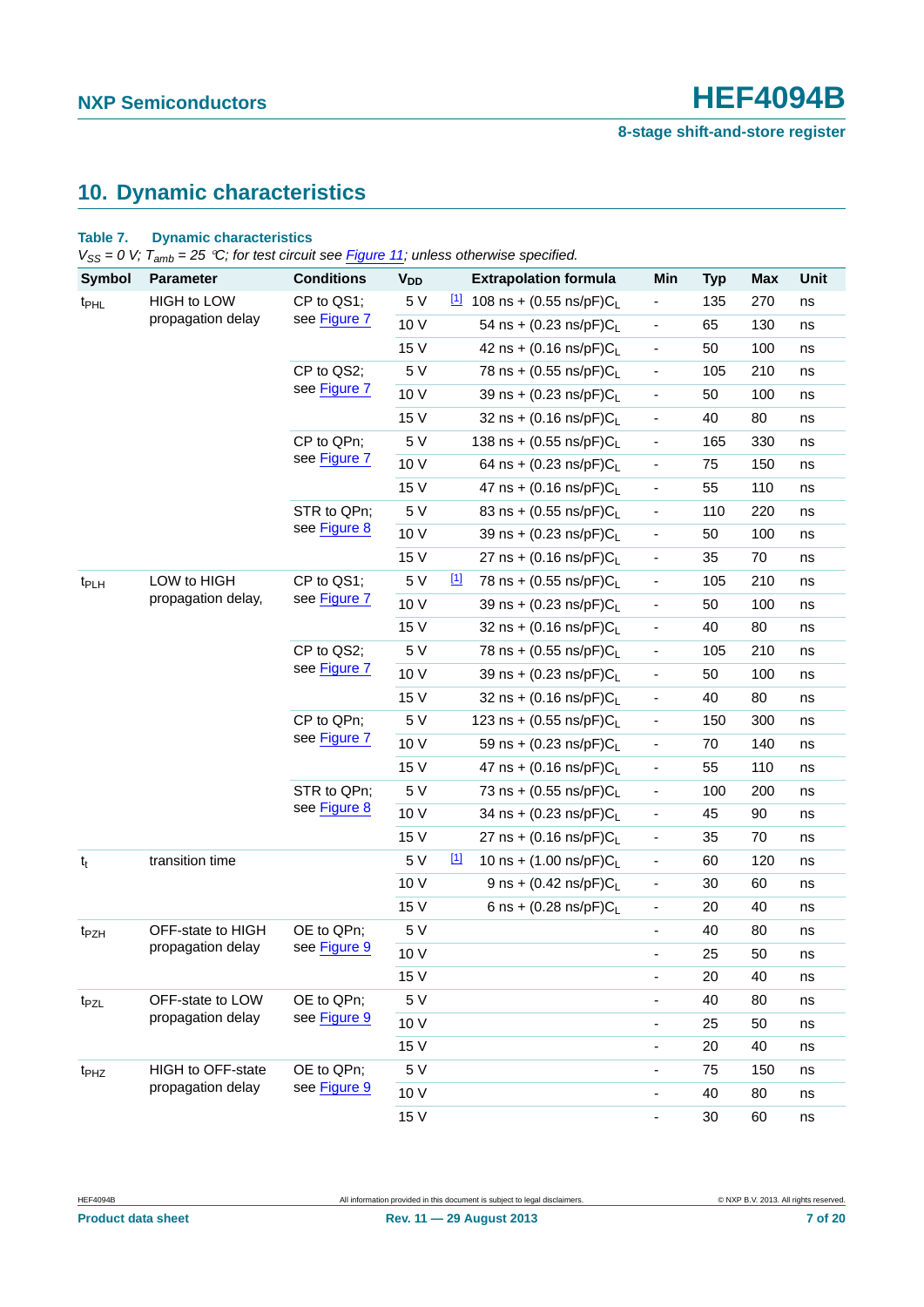**8-stage shift-and-store register**

| Symbol           | <b>Parameter</b>  | <b>Conditions</b>             | <b>V<sub>DD</sub></b> | <b>Extrapolation formula</b> | Min                      | <b>Typ</b> | <b>Max</b>               | <b>Unit</b> |
|------------------|-------------------|-------------------------------|-----------------------|------------------------------|--------------------------|------------|--------------------------|-------------|
| t <sub>PLZ</sub> | LOW to OFF-state  | OE to QPn;                    | 5 V                   |                              | $\overline{\phantom{a}}$ | 80         | 160                      | ns          |
|                  | propagation delay | see Figure 9                  | 10 V                  |                              | $\overline{\phantom{a}}$ | 40         | 80                       | ns          |
|                  |                   |                               | 15 V                  |                              | $\overline{\phantom{a}}$ | 30         | 60                       | ns          |
| $t_{\rm su}$     | set-up time       | D to CP;                      | 5 V                   |                              | 60                       | 30         | $\overline{\phantom{a}}$ | ns          |
|                  |                   | see Figure 10                 | 10 V                  |                              | 20                       | 10         | $\overline{\phantom{a}}$ | ns          |
|                  |                   |                               | 15 V                  |                              | 15                       | 5          | ۰                        | ns          |
| t <sub>h</sub>   | hold time         | D to CP;<br>see Figure 10     | 5 V                   |                              | $+5$                     | $-15$      | ۰                        | ns          |
|                  |                   |                               | 10 V                  |                              | 20                       | 5          | $\overline{\phantom{a}}$ | ns          |
|                  |                   |                               | 15 V                  |                              | 20                       | 5          | ۰                        | ns          |
| $t_W$            | pulse width       | minimum LOW                   | 5 V                   |                              | 60                       | 30         | ۰                        | ns          |
|                  |                   | clock pulse;<br>see Figure 7  | 10 V                  |                              | 30                       | 15         | ۰                        | ns          |
|                  |                   |                               | 15 V                  |                              | 24                       | 12         | ۰                        | ns          |
|                  |                   | minimum HIGH                  | 5 V                   |                              | 40                       | 20         | $\overline{\phantom{a}}$ | ns          |
|                  |                   | strobe pulse;<br>see Figure 8 | 10 V                  |                              | 30                       | 15         | ۰                        | ns          |
|                  |                   |                               | 15 V                  |                              | 24                       | 12         | ٠                        | ns          |
| $f_{\text{max}}$ | maximum frequency | see Figure 7                  | 5 V                   |                              | 5                        | 10         | ۰                        | <b>MHz</b>  |
|                  |                   |                               | 10 V                  |                              | 11                       | 22         | $\overline{\phantom{a}}$ | <b>MHz</b>  |
|                  |                   |                               | 15 V                  |                              | 14                       | 28         | $\overline{\phantom{a}}$ | MHz         |

### **Table 7. Dynamic characteristics** *…continued*

*VSS = 0 V; Tamb = 25 C; for test circuit see Figure 11; unless otherwise specified.*

<span id="page-7-0"></span>[1] The typical values of the propagation delay and transition times are calculated from the extrapolation formulas shown (C<sub>L</sub> in pF).

### **Table 8. Dynamic power dissipation**

 $V_{SS} = 0$  V;  $t_r = t_f \le 20$  ns;  $T_{amb} = 25$  °C.

| Symbol | <b>Parameter</b> | V <sub>DD</sub> | Typical formula for $P_D(\mu W)$                                  | where:                                         |
|--------|------------------|-----------------|-------------------------------------------------------------------|------------------------------------------------|
| $P_D$  | dynamic power    | 5 V             | $P_D = 2100 \times f_i + \Sigma(f_0 \times C_1) \times V_{DD}^2$  | $f_i$ = input frequency in MHz,                |
|        | dissipation      | 10 V            | $P_D = 9700 \times f_i + \Sigma(f_0 \times C_1) \times V_{DD}^2$  | $f_0$ = output frequency in MHz,               |
|        |                  | 15 V            | $P_D = 26000 \times f_i + \Sigma(f_0 \times C_1) \times V_{DD}^2$ | $C_L$ = output load capacitance in pF,         |
|        |                  |                 |                                                                   | $V_{DD}$ = supply voltage in V,                |
|        |                  |                 |                                                                   | $\Sigma(f_0 \times C_L)$ = sum of the outputs. |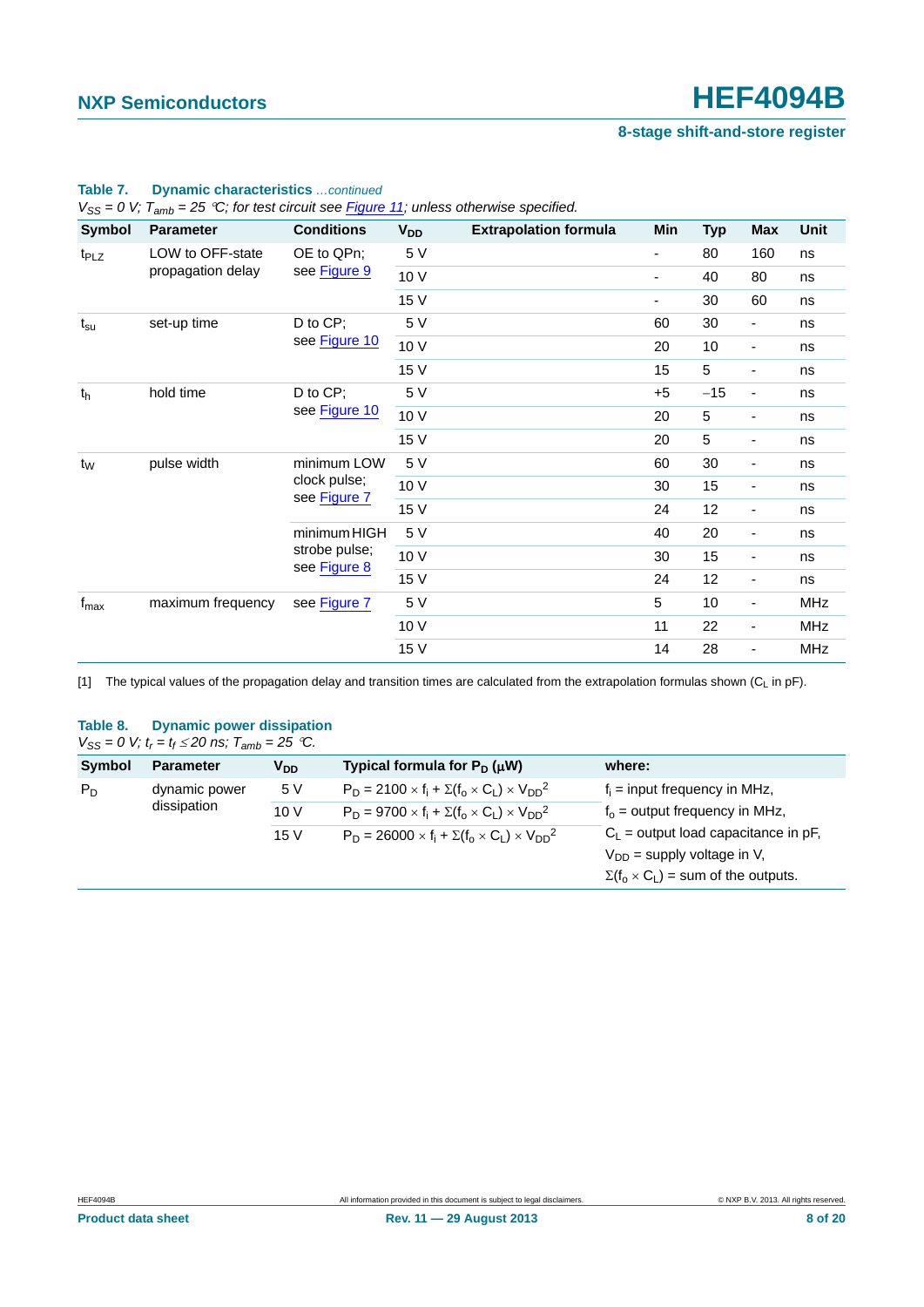**8-stage shift-and-store register**

## <span id="page-8-3"></span>**11. Waveforms**



### <span id="page-8-2"></span><span id="page-8-0"></span>**Table 9. Measurement points**

| <b>Supply voltage</b> | Input          | <b>Output</b>      |             |                    |  |  |
|-----------------------|----------------|--------------------|-------------|--------------------|--|--|
| <b>V<sub>DD</sub></b> | V <sub>M</sub> | V <sub>M</sub>     | $V_{\rm X}$ | $V_{\mathbf{v}}$   |  |  |
| 5 V to 15 V           | $0.5V_{DD}$    | 0.5V <sub>DD</sub> | $0.1V_{DD}$ | 0.9V <sub>DD</sub> |  |  |

<span id="page-8-1"></span>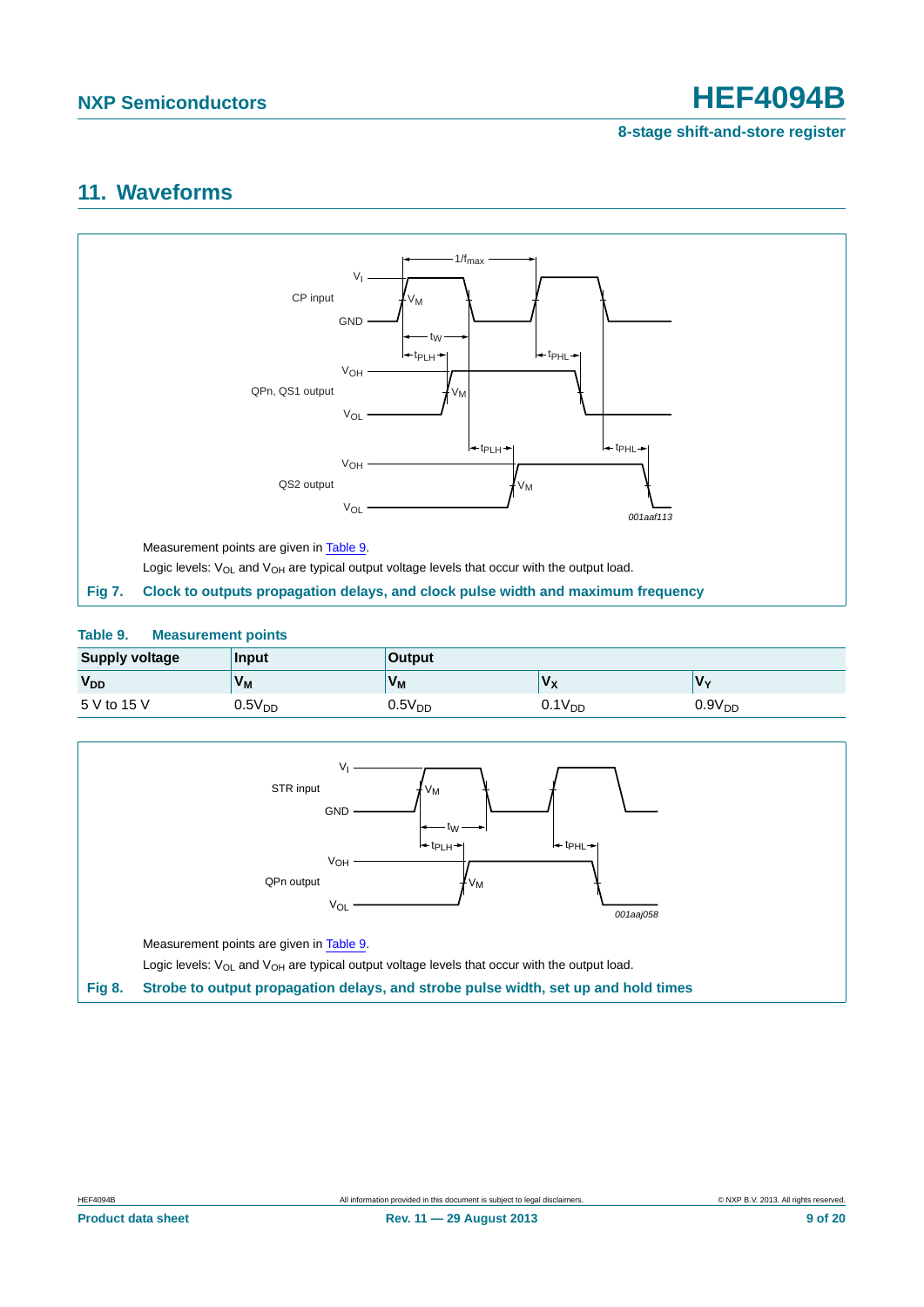### **8-stage shift-and-store register**



<span id="page-9-1"></span><span id="page-9-0"></span>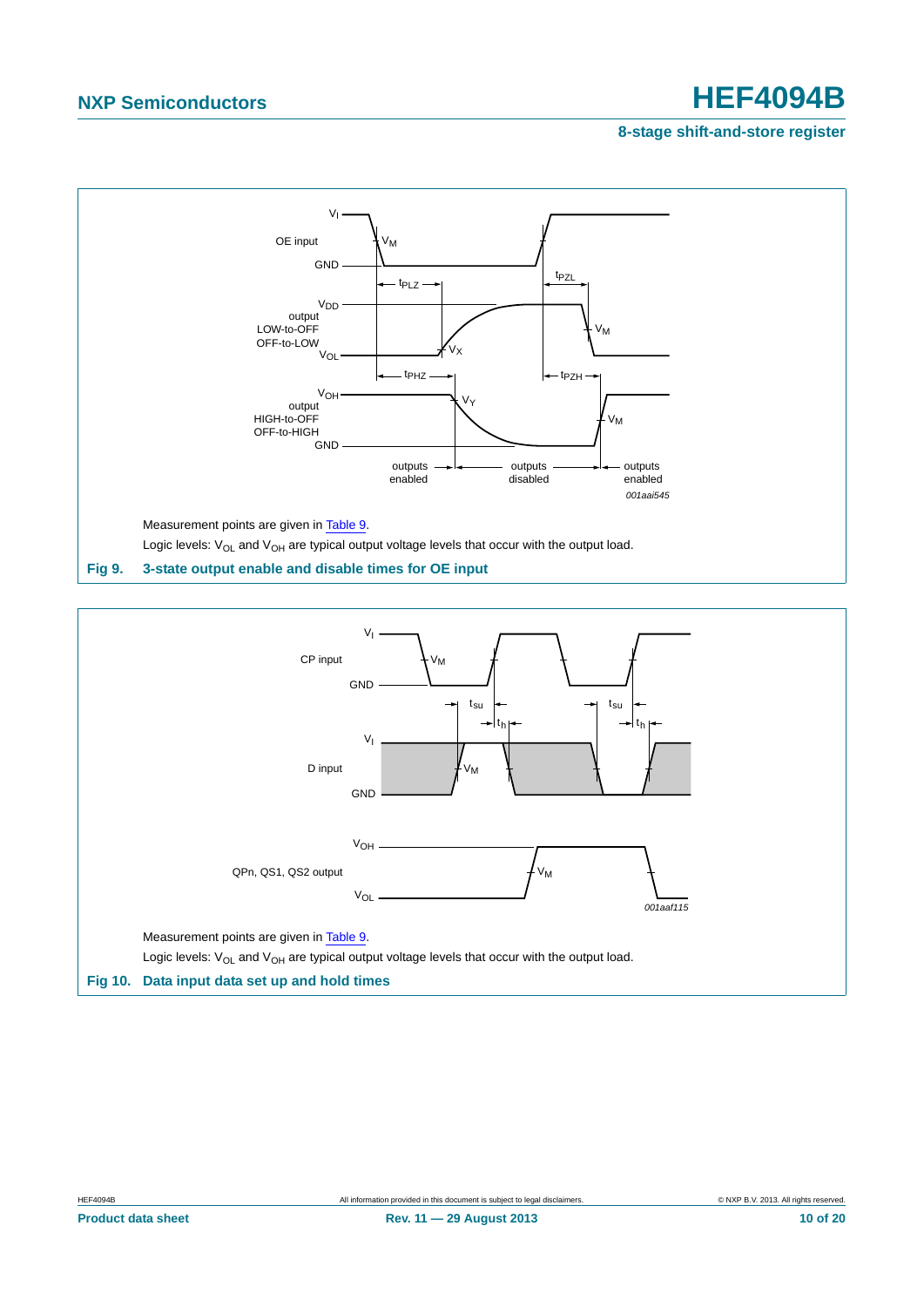### **8-stage shift-and-store register**



### <span id="page-10-1"></span><span id="page-10-0"></span>**Table 10. Test data**

| <b>Supply voltage</b> | Input                |                 |                                     |                                     | Load                  |      |                           |
|-----------------------|----------------------|-----------------|-------------------------------------|-------------------------------------|-----------------------|------|---------------------------|
| <b>V<sub>DD</sub></b> |                      | <sub>ւ, է</sub> | t <sub>PHL</sub> , t <sub>PLH</sub> | t <sub>PHZ</sub> , t <sub>PZH</sub> | $t_{PLZ}$ , $t_{PZL}$ | יש   | $\mathsf{R}_{\mathsf{L}}$ |
| 5 V to 15 V           | $V_{SS}$ or $V_{DD}$ | $\leq$ 20 ns    | open                                | √ss                                 | <sup>V</sup> DD       | 50pF | $k\Omega$                 |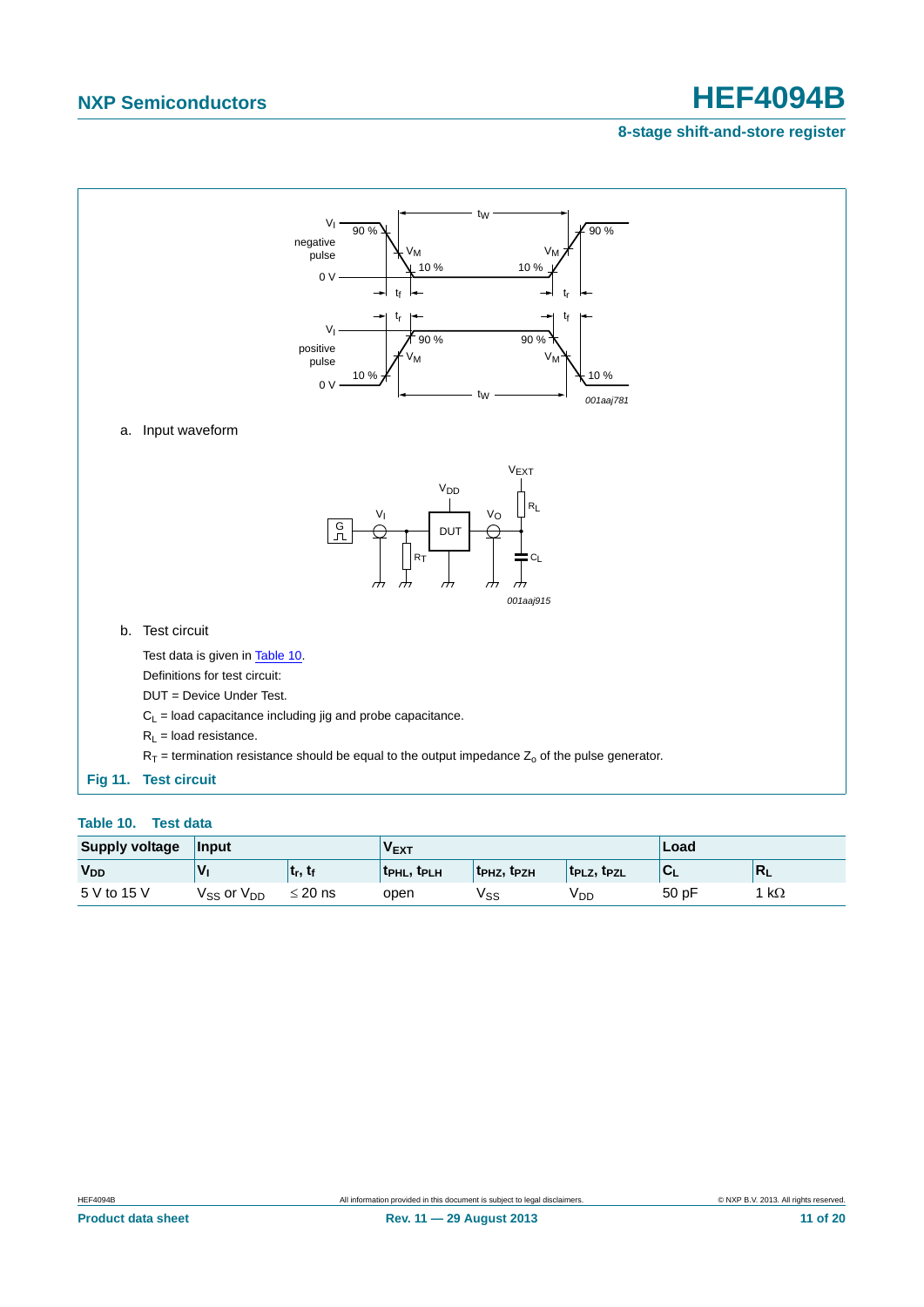## <span id="page-11-0"></span>**12. Application information**

Some examples of applications for the HEF4094B are:

- **•** Serial-to-parallel data conversion
- **•** Remote control holding register

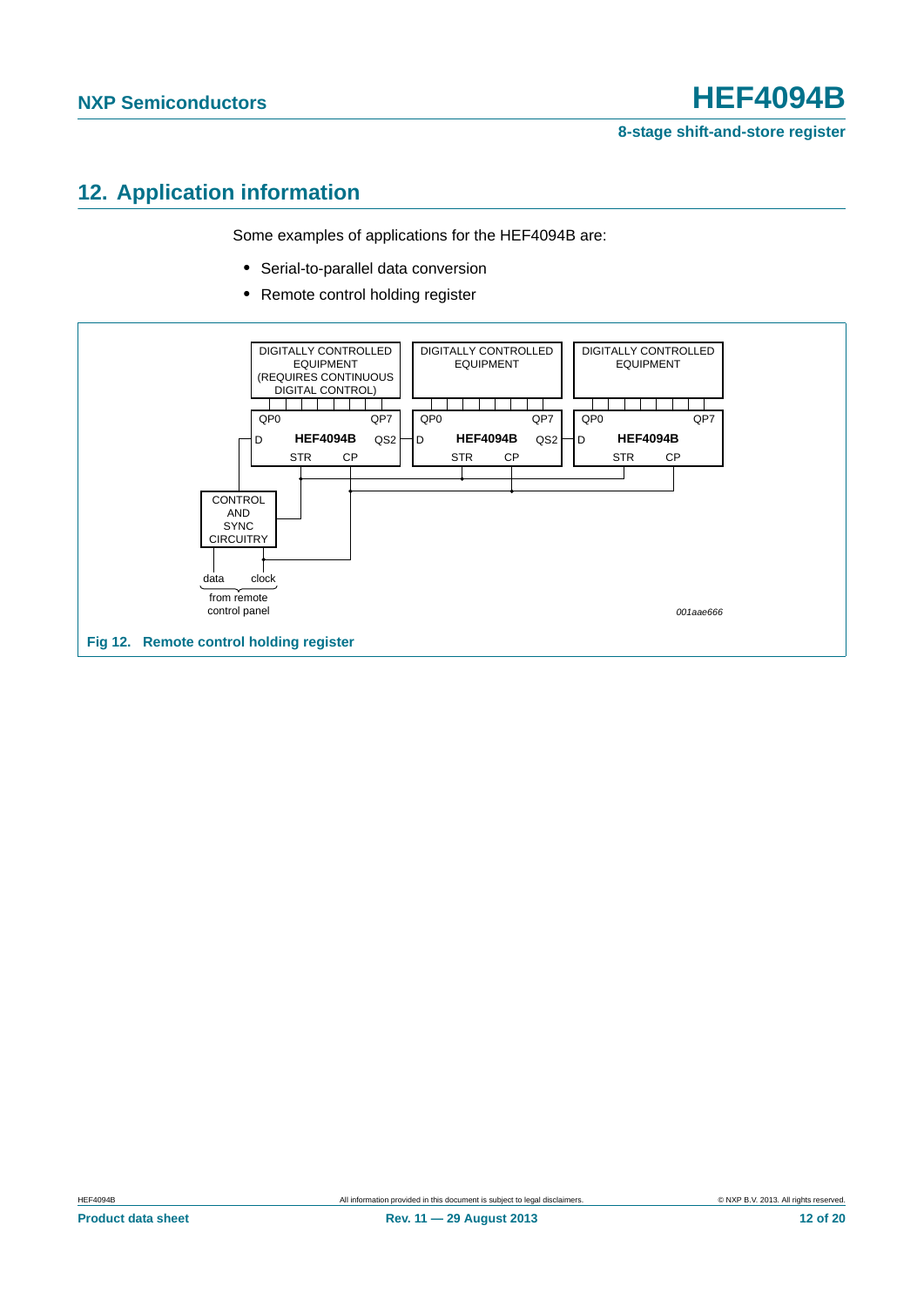## <span id="page-12-0"></span>**13. Package outline**



### **Fig 13. Package outline SOT38-4 (DIP16)**

HEF4094B All information provided in this document is subject to legal disclaimers. © NXP B.V. 2013. All rights reserved.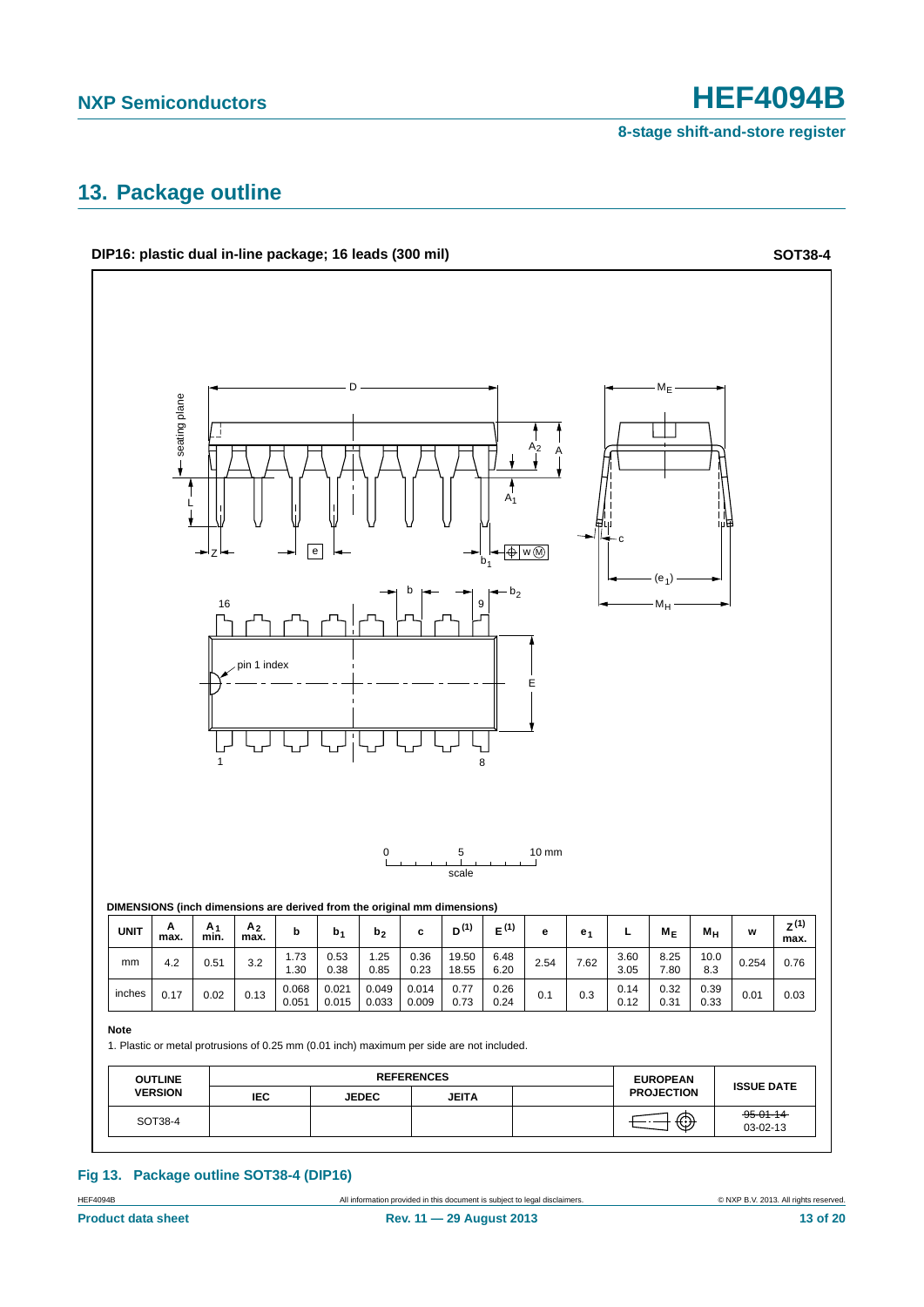

**Fig 14. Package outline SOT109-1 (SO16)**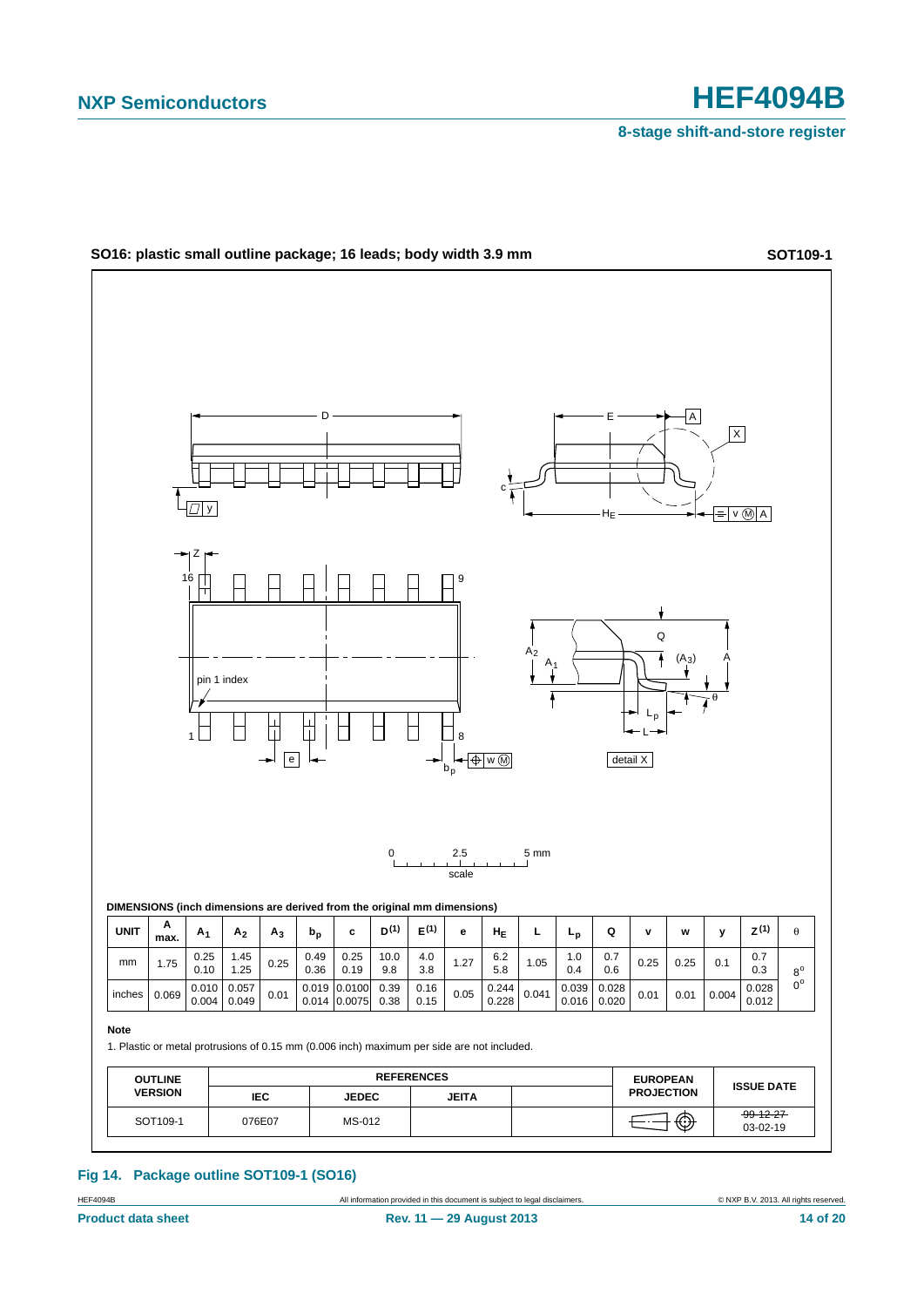

### **Fig 15. Package outline SOT338-1 (SSOP16)**

HEF4094B All information provided in this document is subject to legal disclaimers. © NXP B.V. 2013. All rights reserved.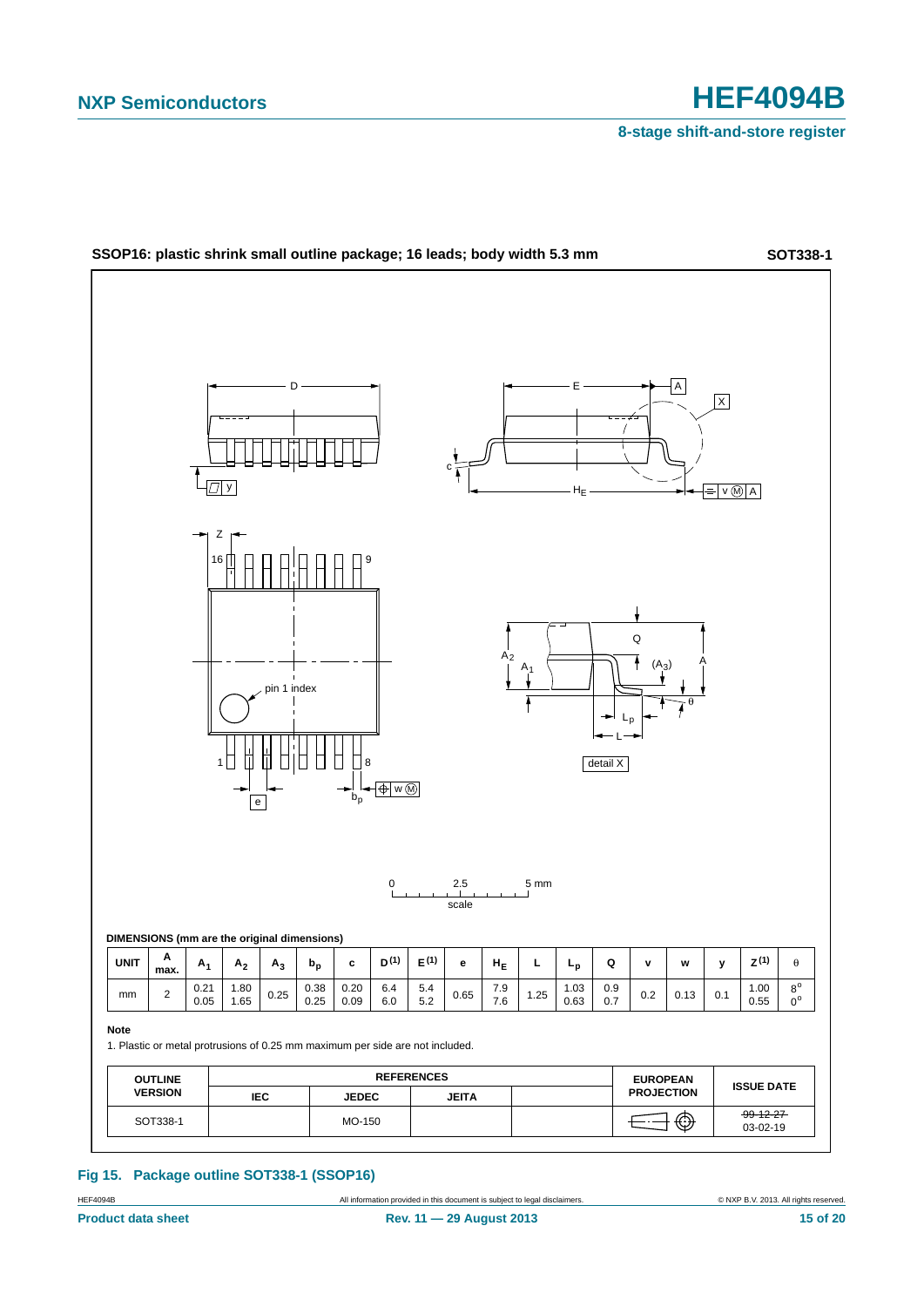

**Fig 16. Package outline SOT403-1 (TSSOP16)**

HEF4094B **All information provided in this document** is subject to legal disclaimers. **ONXP B.V. 2013. All rights reserved.**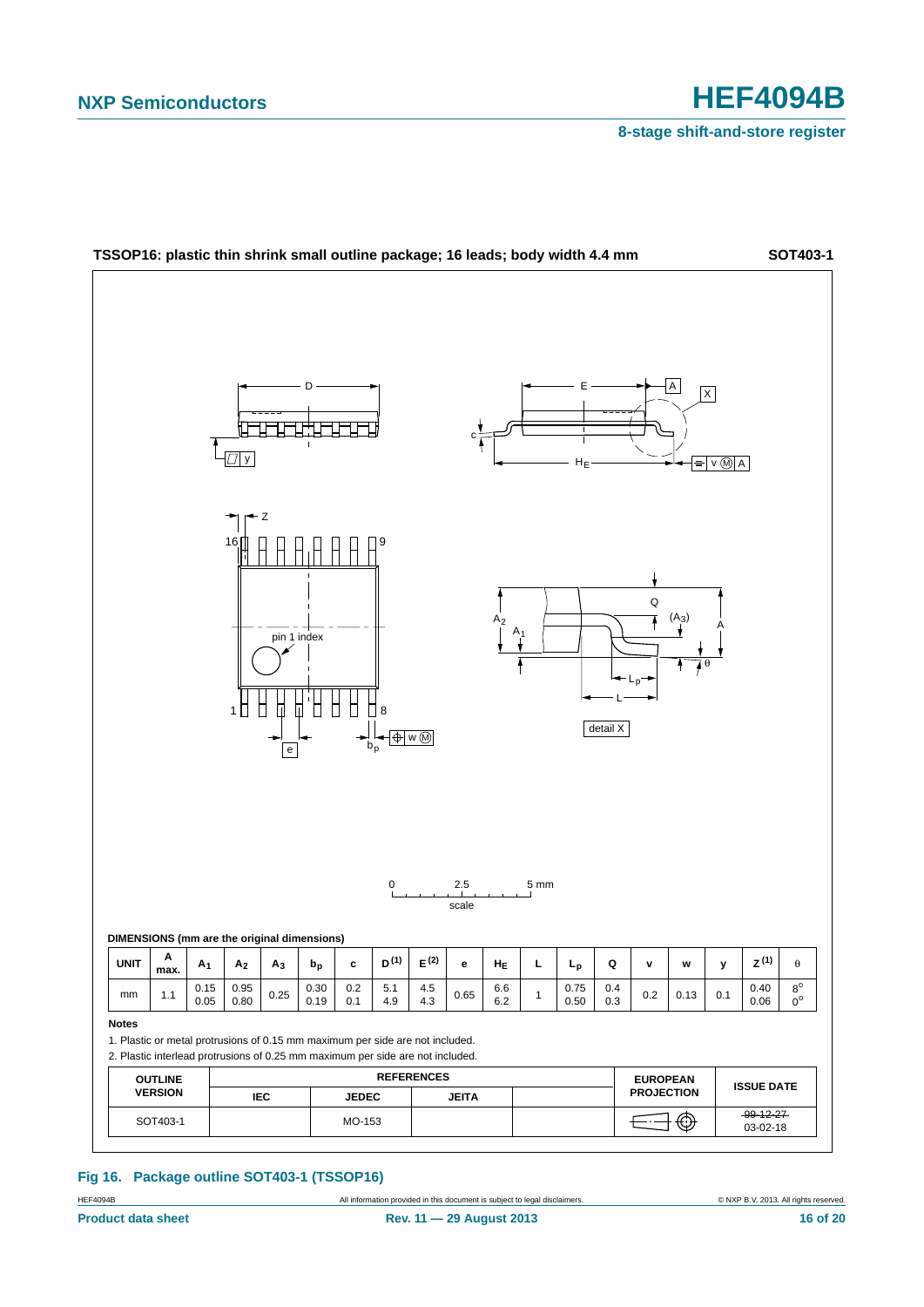# <span id="page-16-0"></span>**14. Revision history**

| <b>Revision history</b><br>Table 11. |              |                                                       |                          |                         |  |  |  |  |  |  |
|--------------------------------------|--------------|-------------------------------------------------------|--------------------------|-------------------------|--|--|--|--|--|--|
| Document ID                          | Release date | Data sheet status                                     | <b>Change notice</b>     | <b>Supersedes</b>       |  |  |  |  |  |  |
| HEF4094B v.11                        | 20130829     | Product data sheet                                    | ۰                        | HEF4094B v.10           |  |  |  |  |  |  |
| Modifications:                       |              | Table 4: Table note corrected (errata).               |                          |                         |  |  |  |  |  |  |
| HEF4094B v.10                        | 20130625     | Product data sheet                                    | $\overline{\phantom{0}}$ | HEF4094B v.9            |  |  |  |  |  |  |
| Modifications:                       |              | added type number HEF4094BTT.                         |                          |                         |  |  |  |  |  |  |
| HEF4094B v.9                         | 20111116     | Product data sheet                                    | ٠                        | HEF4094B v.8            |  |  |  |  |  |  |
| Modifications:                       |              | • Table 6: $I_{OH}$ minimum values changed to maximum |                          |                         |  |  |  |  |  |  |
| HEF4094B v.8                         | 20100402     | Product data sheet                                    | $\blacksquare$           | HEF4094B v.7            |  |  |  |  |  |  |
| HEF4094B v.7                         | 20091216     | Product data sheet                                    | ٠                        | HEF4094B v.6            |  |  |  |  |  |  |
| HEF4094B v.6                         | 20091103     | Product data sheet                                    | ٠                        | HEF4094B v.5            |  |  |  |  |  |  |
| HEF4094B v.5                         | 20090728     | Product data sheet                                    | ٠                        | HEF4094B v.4            |  |  |  |  |  |  |
| HEF4094B v.4                         | 20081030     | Product data sheet                                    | ٠                        | <b>HEF4094B CNV v.3</b> |  |  |  |  |  |  |
| <b>HEF4094B CNV v.3</b>              | 19950101     | Product specification                                 | $\overline{\phantom{a}}$ | <b>HEF4094B CNV v.2</b> |  |  |  |  |  |  |
| <b>HEF4094B CNV v.2</b>              | 19950101     | Product specification                                 |                          |                         |  |  |  |  |  |  |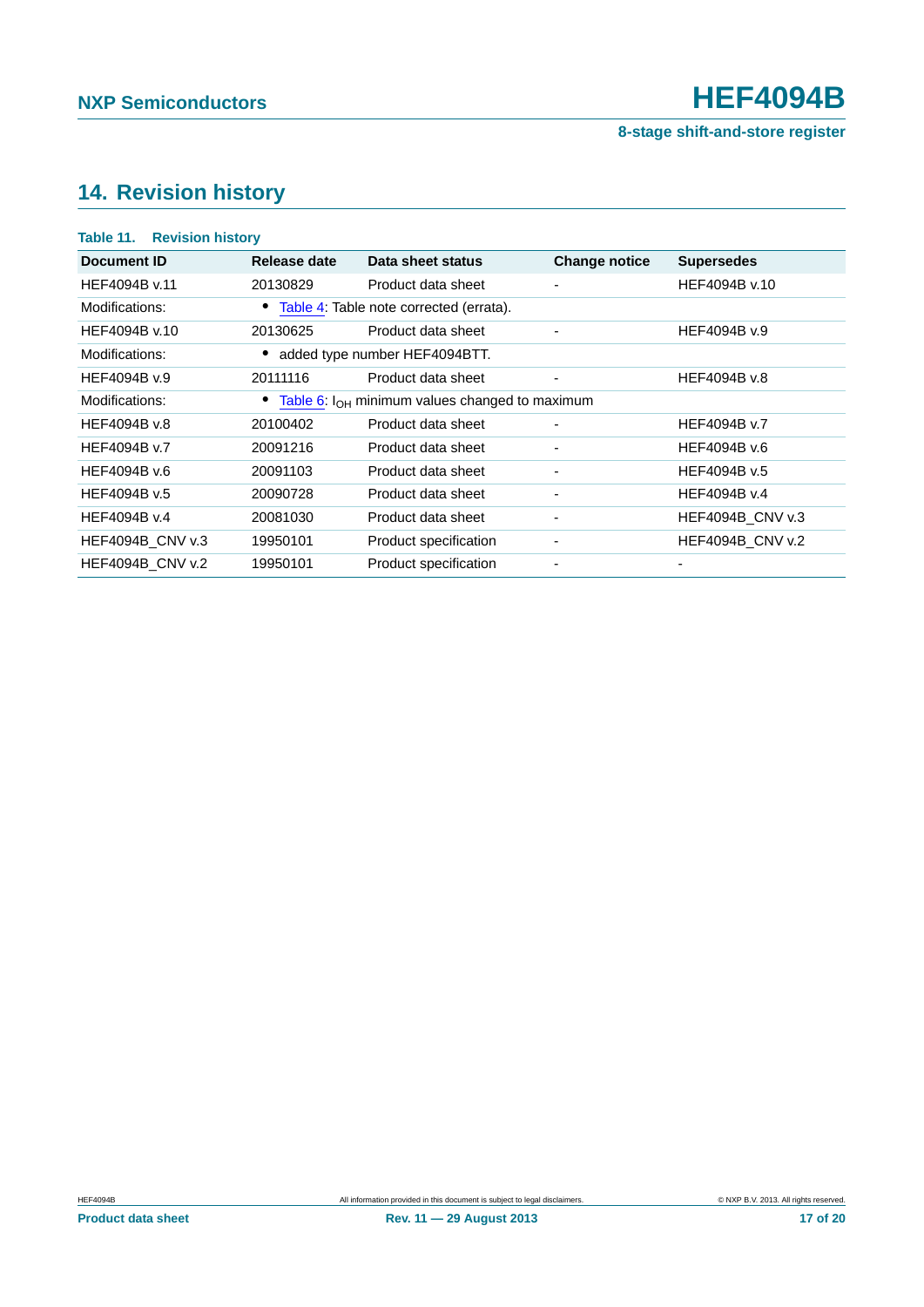## <span id="page-17-3"></span>**15. Legal information**

### <span id="page-17-4"></span>**15.1 Data sheet status**

| Document status[1][2]          | Product status <sup>[3]</sup> | <b>Definition</b>                                                                     |
|--------------------------------|-------------------------------|---------------------------------------------------------------------------------------|
| Objective [short] data sheet   | Development                   | This document contains data from the objective specification for product development. |
| Preliminary [short] data sheet | Qualification                 | This document contains data from the preliminary specification.                       |
| Product [short] data sheet     | Production                    | This document contains the product specification.                                     |

<span id="page-17-0"></span>[1] Please consult the most recently issued document before initiating or completing a design.

<span id="page-17-1"></span>[2] The term 'short data sheet' is explained in section "Definitions".

<span id="page-17-2"></span>[3] The product status of device(s) described in this document may have changed since this document was published and may differ in case of multiple devices. The latest product status<br>information is available on the Intern

### <span id="page-17-5"></span>**15.2 Definitions**

**Draft —** The document is a draft version only. The content is still under internal review and subject to formal approval, which may result in modifications or additions. NXP Semiconductors does not give any representations or warranties as to the accuracy or completeness of information included herein and shall have no liability for the consequences of use of such information.

**Short data sheet —** A short data sheet is an extract from a full data sheet with the same product type number(s) and title. A short data sheet is intended for quick reference only and should not be relied upon to contain detailed and full information. For detailed and full information see the relevant full data sheet, which is available on request via the local NXP Semiconductors sales office. In case of any inconsistency or conflict with the short data sheet, the full data sheet shall prevail.

**Product specification —** The information and data provided in a Product data sheet shall define the specification of the product as agreed between NXP Semiconductors and its customer, unless NXP Semiconductors and customer have explicitly agreed otherwise in writing. In no event however, shall an agreement be valid in which the NXP Semiconductors product is deemed to offer functions and qualities beyond those described in the Product data sheet.

## <span id="page-17-6"></span>**15.3 Disclaimers**

**Limited warranty and liability —** Information in this document is believed to be accurate and reliable. However, NXP Semiconductors does not give any representations or warranties, expressed or implied, as to the accuracy or completeness of such information and shall have no liability for the consequences of use of such information. NXP Semiconductors takes no responsibility for the content in this document if provided by an information source outside of NXP Semiconductors.

In no event shall NXP Semiconductors be liable for any indirect, incidental, punitive, special or consequential damages (including - without limitation - lost profits, lost savings, business interruption, costs related to the removal or replacement of any products or rework charges) whether or not such damages are based on tort (including negligence), warranty, breach of contract or any other legal theory.

Notwithstanding any damages that customer might incur for any reason whatsoever, NXP Semiconductors' aggregate and cumulative liability towards customer for the products described herein shall be limited in accordance with the *Terms and conditions of commercial sale* of NXP Semiconductors.

**Right to make changes —** NXP Semiconductors reserves the right to make changes to information published in this document, including without limitation specifications and product descriptions, at any time and without notice. This document supersedes and replaces all information supplied prior to the publication hereof.

**Suitability for use —** NXP Semiconductors products are not designed, authorized or warranted to be suitable for use in life support, life-critical or safety-critical systems or equipment, nor in applications where failure or malfunction of an NXP Semiconductors product can reasonably be expected to result in personal injury, death or severe property or environmental damage. NXP Semiconductors and its suppliers accept no liability for inclusion and/or use of NXP Semiconductors products in such equipment or applications and therefore such inclusion and/or use is at the customer's own risk.

**Applications —** Applications that are described herein for any of these products are for illustrative purposes only. NXP Semiconductors makes no representation or warranty that such applications will be suitable for the specified use without further testing or modification.

Customers are responsible for the design and operation of their applications and products using NXP Semiconductors products, and NXP Semiconductors accepts no liability for any assistance with applications or customer product design. It is customer's sole responsibility to determine whether the NXP Semiconductors product is suitable and fit for the customer's applications and products planned, as well as for the planned application and use of customer's third party customer(s). Customers should provide appropriate design and operating safeguards to minimize the risks associated with their applications and products.

NXP Semiconductors does not accept any liability related to any default, damage, costs or problem which is based on any weakness or default in the customer's applications or products, or the application or use by customer's third party customer(s). Customer is responsible for doing all necessary testing for the customer's applications and products using NXP Semiconductors products in order to avoid a default of the applications and the products or of the application or use by customer's third party customer(s). NXP does not accept any liability in this respect.

**Limiting values —** Stress above one or more limiting values (as defined in the Absolute Maximum Ratings System of IEC 60134) will cause permanent damage to the device. Limiting values are stress ratings only and (proper) operation of the device at these or any other conditions above those given in the Recommended operating conditions section (if present) or the Characteristics sections of this document is not warranted. Constant or repeated exposure to limiting values will permanently and irreversibly affect the quality and reliability of the device.

**Terms and conditions of commercial sale —** NXP Semiconductors products are sold subject to the general terms and conditions of commercial sale, as published at<http://www.nxp.com/profile/terms>, unless otherwise agreed in a valid written individual agreement. In case an individual agreement is concluded only the terms and conditions of the respective agreement shall apply. NXP Semiconductors hereby expressly objects to applying the customer's general terms and conditions with regard to the purchase of NXP Semiconductors products by customer.

**No offer to sell or license —** Nothing in this document may be interpreted or construed as an offer to sell products that is open for acceptance or the grant, conveyance or implication of any license under any copyrights, patents or other industrial or intellectual property rights.

All information provided in this document is subject to legal disclaimers. **Example 2014** All rights reserved.

All information provided in this document is subject to legal disclaimers.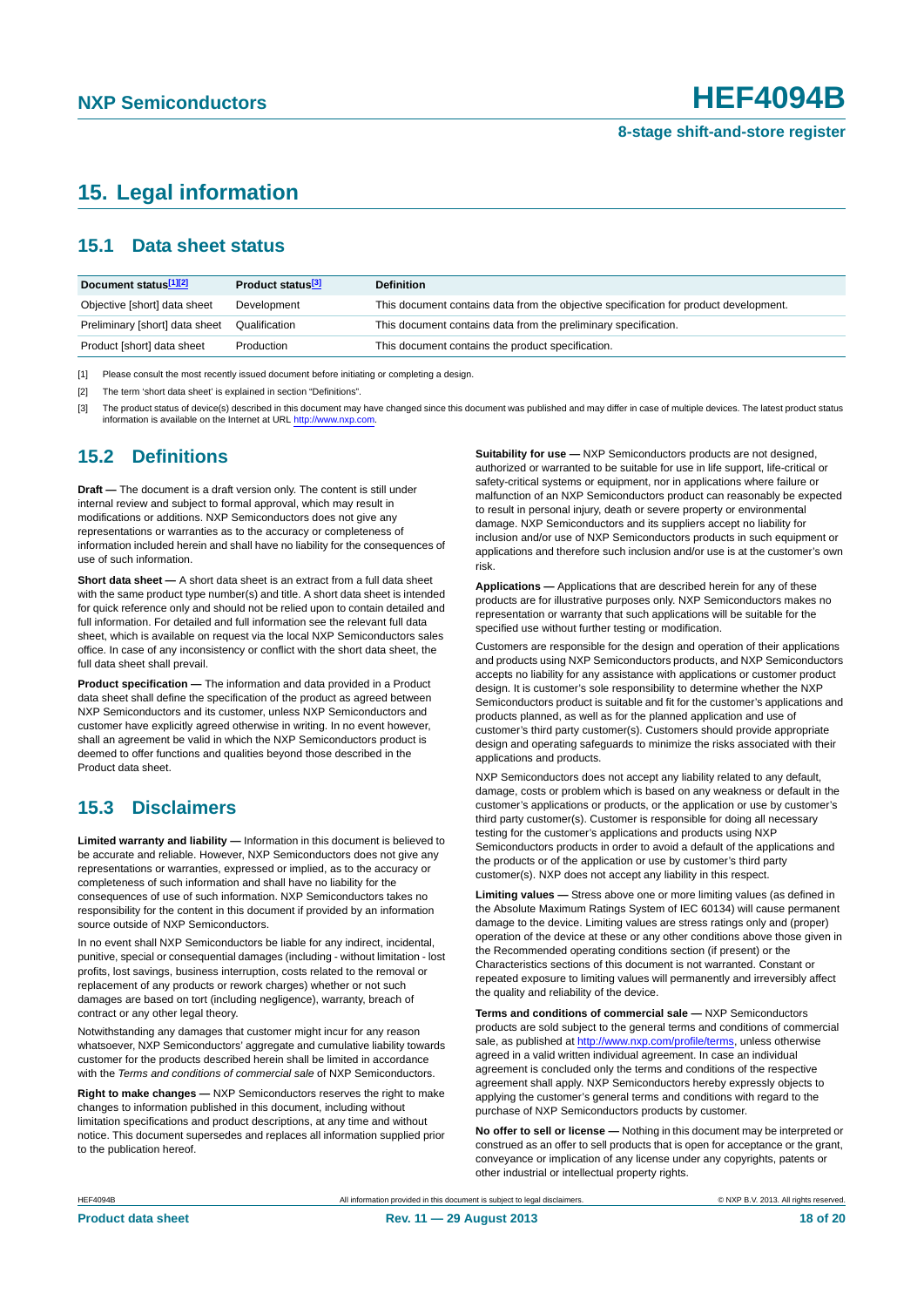### **8-stage shift-and-store register**

**Export control —** This document as well as the item(s) described herein may be subject to export control regulations. Export might require a prior authorization from competent authorities.

**Non-automotive qualified products —** Unless this data sheet expressly states that this specific NXP Semiconductors product is automotive qualified, the product is not suitable for automotive use. It is neither qualified nor tested in accordance with automotive testing or application requirements. NXP Semiconductors accepts no liability for inclusion and/or use of non-automotive qualified products in automotive equipment or applications.

In the event that customer uses the product for design-in and use in automotive applications to automotive specifications and standards, customer (a) shall use the product without NXP Semiconductors' warranty of the product for such automotive applications, use and specifications, and (b) whenever customer uses the product for automotive applications beyond

NXP Semiconductors' specifications such use shall be solely at customer's own risk, and (c) customer fully indemnifies NXP Semiconductors for any liability, damages or failed product claims resulting from customer design and use of the product for automotive applications beyond NXP Semiconductors' standard warranty and NXP Semiconductors' product specifications.

**Translations —** A non-English (translated) version of a document is for reference only. The English version shall prevail in case of any discrepancy between the translated and English versions.

### <span id="page-18-0"></span>**15.4 Trademarks**

Notice: All referenced brands, product names, service names and trademarks are the property of their respective owners.

## <span id="page-18-1"></span>**16. Contact information**

For more information, please visit: **http://www.nxp.com**

For sales office addresses, please send an email to: **salesaddresses@nxp.com**

**Product data sheet Rev. 11 — 29 August 2013** 19 0f 20